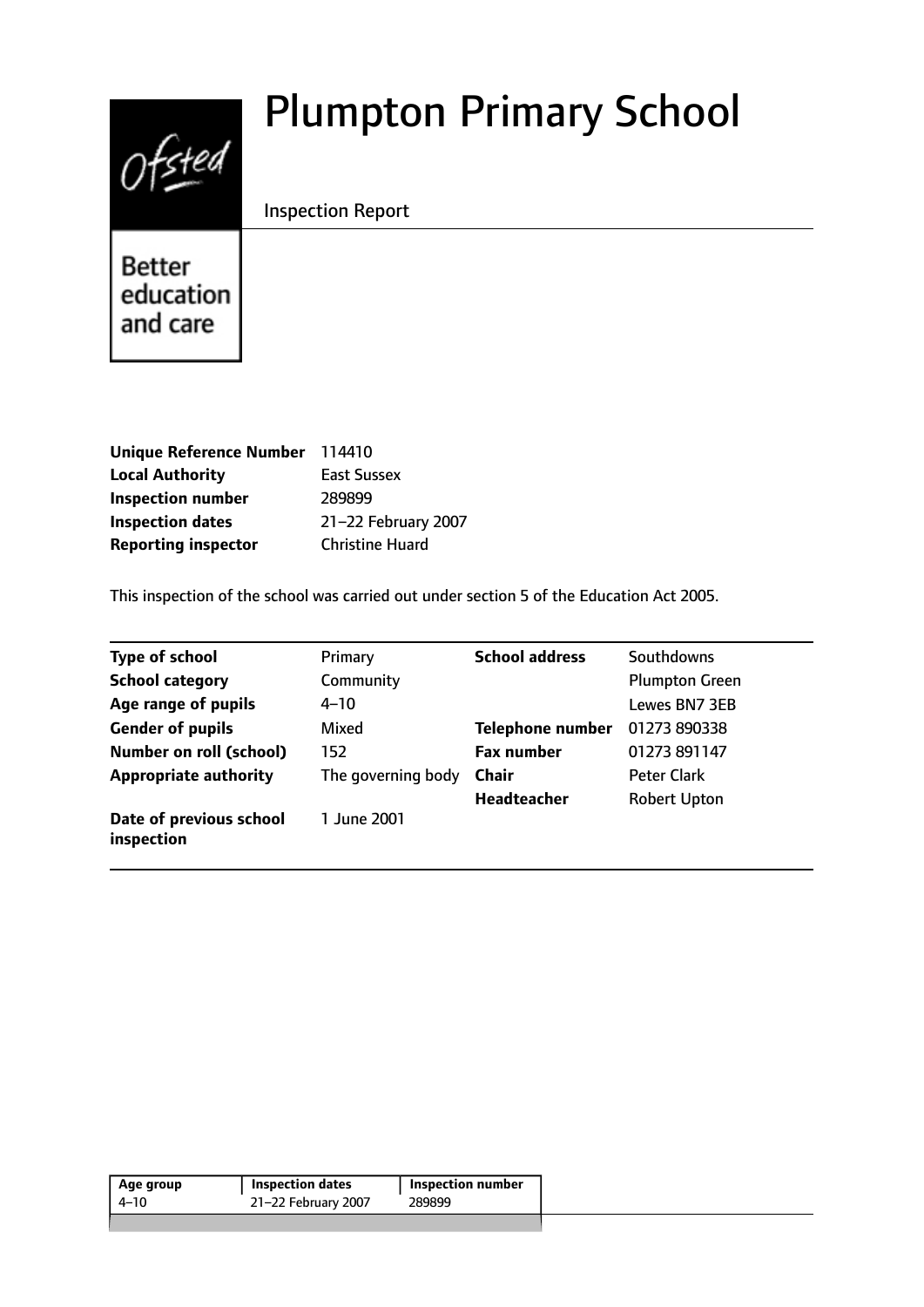© Crown copyright 2007

Website: www.ofsted.gov.uk

This document may be reproduced in whole or in part for non-commercial educational purposes, provided that the information quoted is reproduced without adaptation and the source and date of publication are stated.

Further copies of this report are obtainable from the school. Under the Education Act 2005, the school must provide a copy of this report free of charge to certain categories of people. A charge not exceeding the full cost of reproduction may be made for any other copies supplied.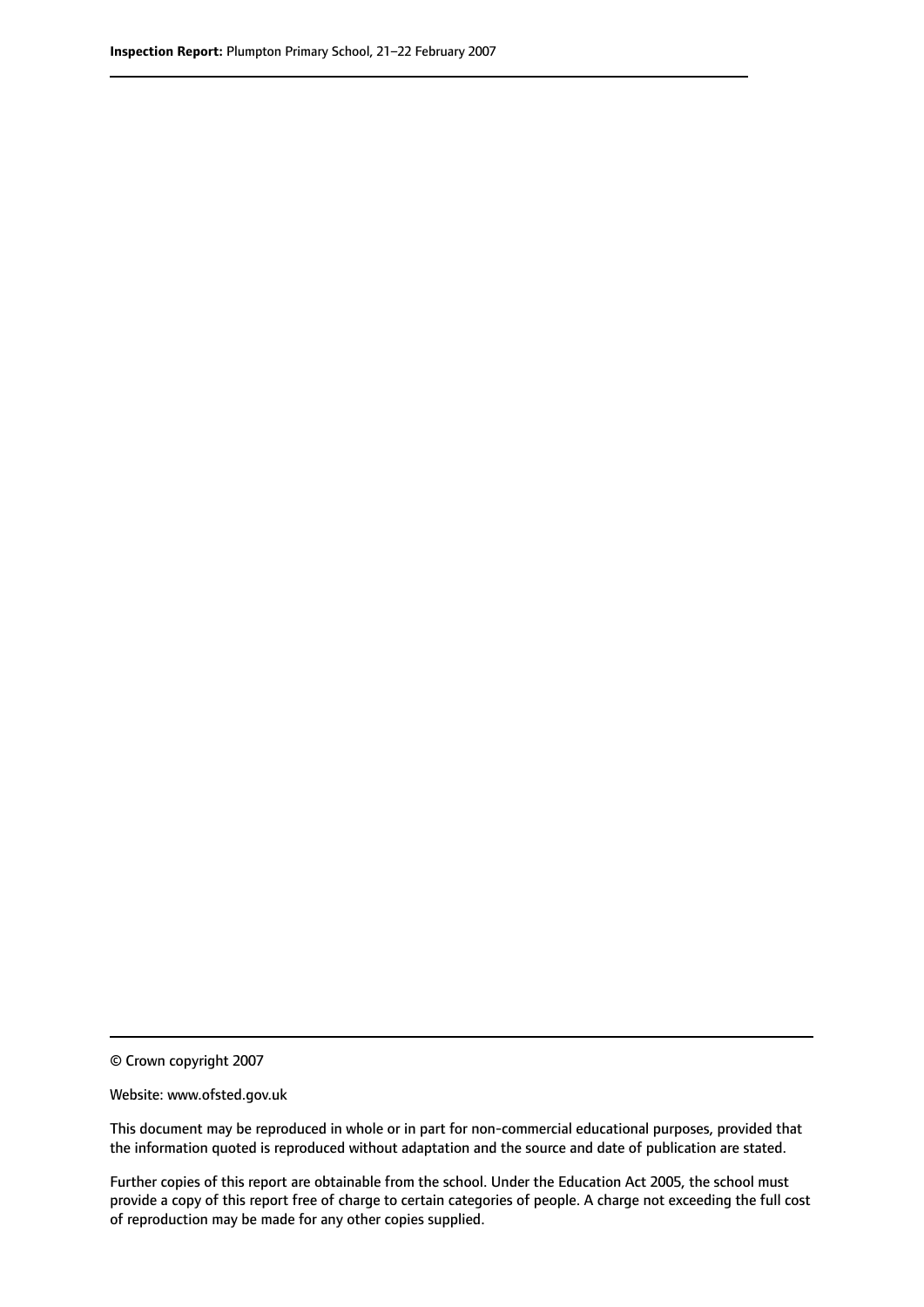# **Introduction**

The inspection was carried out by two Additional Inspectors.

# **Description of the school**

This is a smaller than average primary school. It serves the communities of Plumpton and surrounding villages. The percentage of pupils with special educational needs is slightly below the national average. The attainment of pupils when they enter the school is broadly average, but many children have below average speaking and writing skills when they first join the Reception class.

### **Key for inspection grades**

| Good         |
|--------------|
|              |
| Satisfactory |
| Inadequate   |
|              |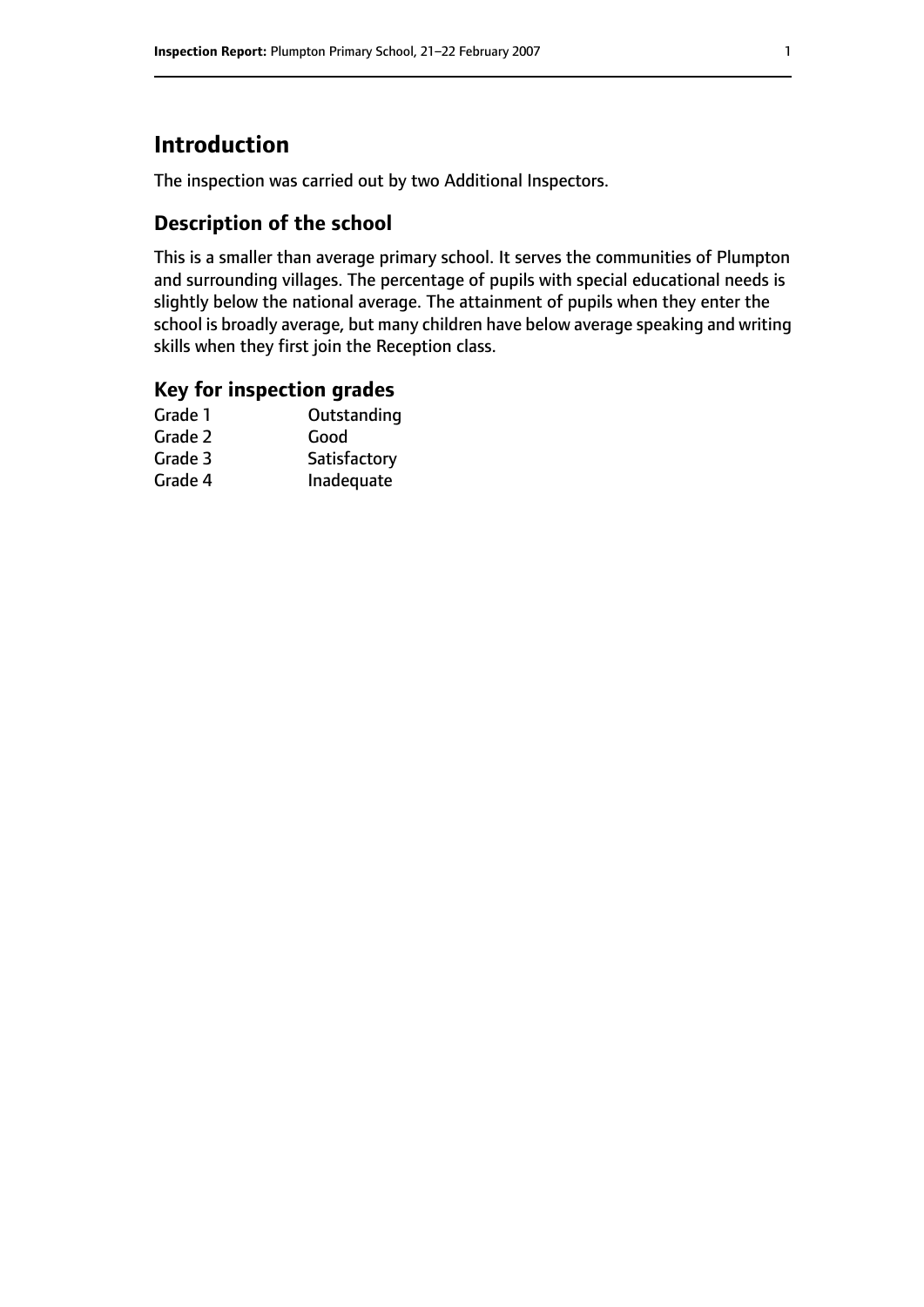# **Overall effectiveness of the school**

#### **Grade: 2**

Plumpton Primary is a good school, which has made significant improvement since its previous inspection and is successfully fulfilling the school's vision. 'Challenging every child to achieve their full potential,' shines through in the quality of academic and personal achievements. 'Encouraging pupils to be responsible, caring members of the community' is reflected through constructive links with the Church, the local elderly community as well as schools in contrasting areas at home and abroad.

Children in the Reception class receive a good start to their schooling and make good progress. Overall, standards are above average and pupils' achievement is good. Actions taken to improve writing have been effective, with the result that standards have risen considerably. Spelling is improving but some pupils do not always apply their knowledge of basic spelling rules and spelling mistakes are not alwaysidentified by teachers when marking. This means that improvement is not as good as it could be.

Pupils' personal development and well-being are good. Children enjoy school and this is reflected in their good attendance. Pupils willingly take on responsibility and told inspectors that they feel fully involved in their learning. They have a voice, making worthwhile contributions to changes in practices, for example, in modifying lunchtime arrangements. They have positive attitudes towards their work and are very keen to do well. There are very good opportunities for pupils to develop their information and communication technology (ICT) skills and engage in collaborative activities, which will stand them in good stead for the future.

The care support and guidance for pupils are good. Pupils are very well looked after and they receive good quality support both in their learning and their personal development. The school offers a good curriculum. This has added to pupils' enjoyment of school because they are fully involved in researching their own topics, such as that on The Second World War. An excellent range of clubs and additional activities add to pupils' learning experiences.

Pupils learn effectively because teaching is good. They respond well in lessons because they are interested in what is being taught. Pupils and teachers have positive relationships and interact well. Leadership and management are good. Senior staff and governors know how well the school is doing and inspectors agree with their self-evaluation. The outstanding leadership of the headteacher and his empathy with staff have ensured that strategies leading to improvements in teaching and learning, particularly in writing, have been embraced by the whole school team. The introduction of curriculum teams to lead subject areas is encouraging wider participation in school development. However, because monitoring activities are mostly undertaken by the senior leadership team, the curriculum teams do not have a full overview of how well pupils are learning in their subject areas and where they need to improve. The school enjoys the wholehearted support of parents, one of whom commented, 'We are lucky to have such a good school, I have seen it grow from strength to strength.'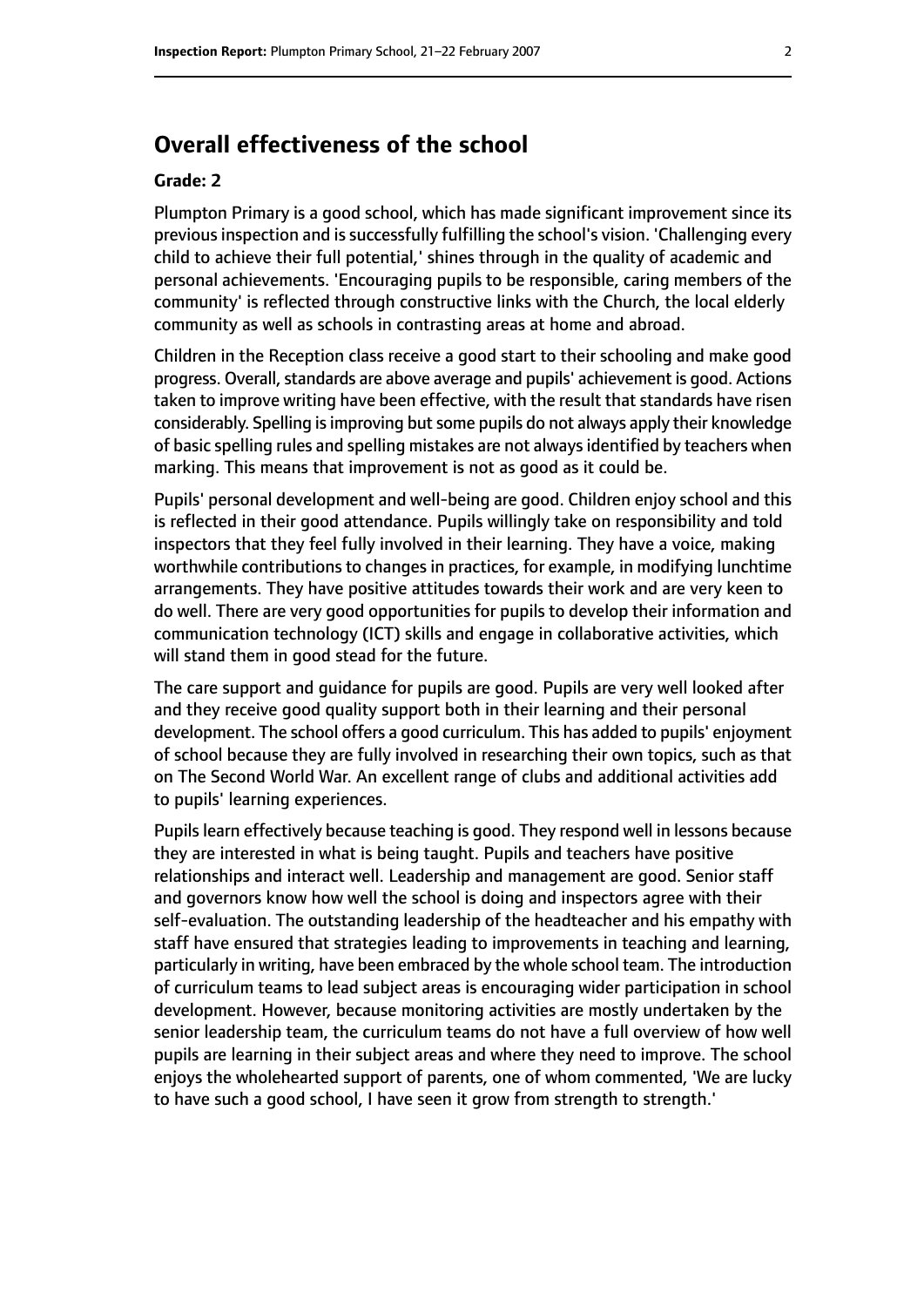#### **What the school should do to improve further**

- Improve spelling by reinforcing the application of spelling rules, and clearly identifying where mistakes are made in pupils' work in all subjects.
- Extend the role of curriculum teams to include the monitoring of the subjects for which they are responsible in order for them to obtain a more complete picture of how well pupils are learning and where they need to improve.

# **Achievement and standards**

#### **Grade: 2**

Standards are above average and achievement is good. Children in the Foundation Stage make good progress because there is a good understanding of their individual needs. They join Year 1 having attained many of the goals expected although progress in communication, language and literacy is slower than in other areas. In Years 1 and 2, pupils make good progress in reading, writing and mathematics. This good progress continues in Years 3 to 6. Standards in writing have improved significantly as a result of action taken by the school, but there are still some weaknesses in spelling. Pupils with learning difficulties and disabilities make good progress, because they are very well integrated into whole class activities and tasks set for them are matched closely to their particular needs.

# **Personal development and well-being**

#### **Grade: 2**

Effective care, opportunitiesfor independence and excellent relationships ensure good personal development. The pupils love school. Their enjoyment is evident in lessons and the happy singing heard in corridors. Good behaviour helps pupils learn well, although occasionally small groups of pupils do not settle quickly enough in lessons. Pupils feel safe, they confidently told inspectors, 'People occasionally fall out but there is no bullying.' Spiritual, moral social and cultural development is good. Pupils are reflective and their social awareness is evident in their support for many charities. Topics effectively promote awareness of a range of world cultures and links established with a London school are helping to raise their understanding of different cultures in Britain. Pupils contribute very positively to the school, local and wider communities. They have an excellent understanding of healthy lifestyles and how to keep safe. Organising school council elections and fund raising, as well as good standards of literacy and numeracy all prepare pupils well for the future. Reception children enjoy their learning. They are polite, developing confidence, and learning how to share.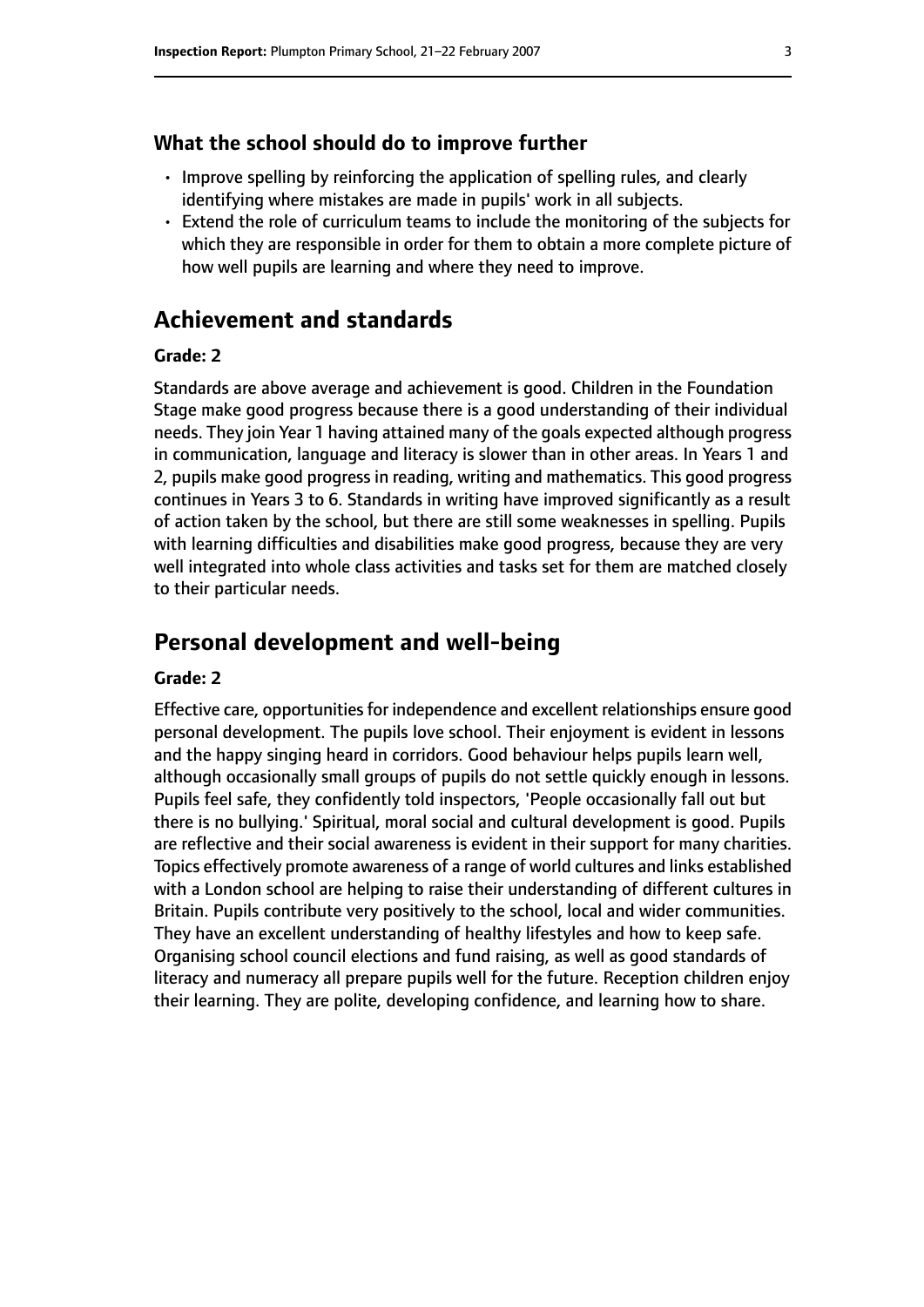# **Quality of provision**

#### **Teaching and learning**

#### **Grade: 2**

Pupils learn effectively because teachers are confident, have good subject knowledge and make learning interesting for their pupils. For example, a Year 6 lesson on punctuation appealed to pupils because of the teacher's timely injections of humour which enlivened the whole session. Pupils tackle tasks set with vigour and enthusiasm. They are eager to learn because they find the teaching inspiring and exciting. They respond to questions thoughtfully and are encouraged to explore and share ideas with their 'talking partners'. They think through problems carefully and are developing good independent learning skills. Marking is satisfactory. Whilst pupils are told if they have achieved the learning objective, they are not always shown what they can do to improve their work further. This is slowing the otherwise good progress that pupils are making in their writing.

#### **Curriculum and other activities**

#### **Grade: 2**

Improving standards are the result of meeting the needs of all pupils including those with learning difficulties and disabilities. Links between subjects make learning relevant, as evident in the use of technology in mathematics and science. Producing and tasting 'stir-fries,' during the Chinese New Year topic, illustrates the stimulating reception curriculum. Pupils experience a rich, creative curriculum, with a particular strength in art where exceptional work in the styles of Mondrian, William Morris and the Impressionists has been produced. A focus on writing skills, such as making sentence openers more interesting, helps to meet a school improvement target although basic spelling skills have not been emphasised enough. A well planned personal, social and health education (PSHE) programme contributes very well to pupils' personal development. Pupils of all ages enjoy and benefit from an outstanding range of clubs and additional activities, across the whole spectrum of interests, including cookery, sport, foreign languages and art, which help to extend their learning experiences.

#### **Care, guidance and support**

#### **Grade: 2**

The commitment of staff and very good relationships ensure good care, guidance and support. Pupils' successes in and out of school are celebrated. There is prompt and accurate identification of particular needs with support well matched to those needs. Class teachers and teaching assistants provide good support to all pupils, and that for those with learning difficulties and disabilities is outstanding. Outstanding links with specialist agencies ensure that pupils receive additional support as and when the need arises. Systems for checking pupils' academic progress are good. Older pupils know and understand their class and personal targets although younger pupils do not show such a secure understanding.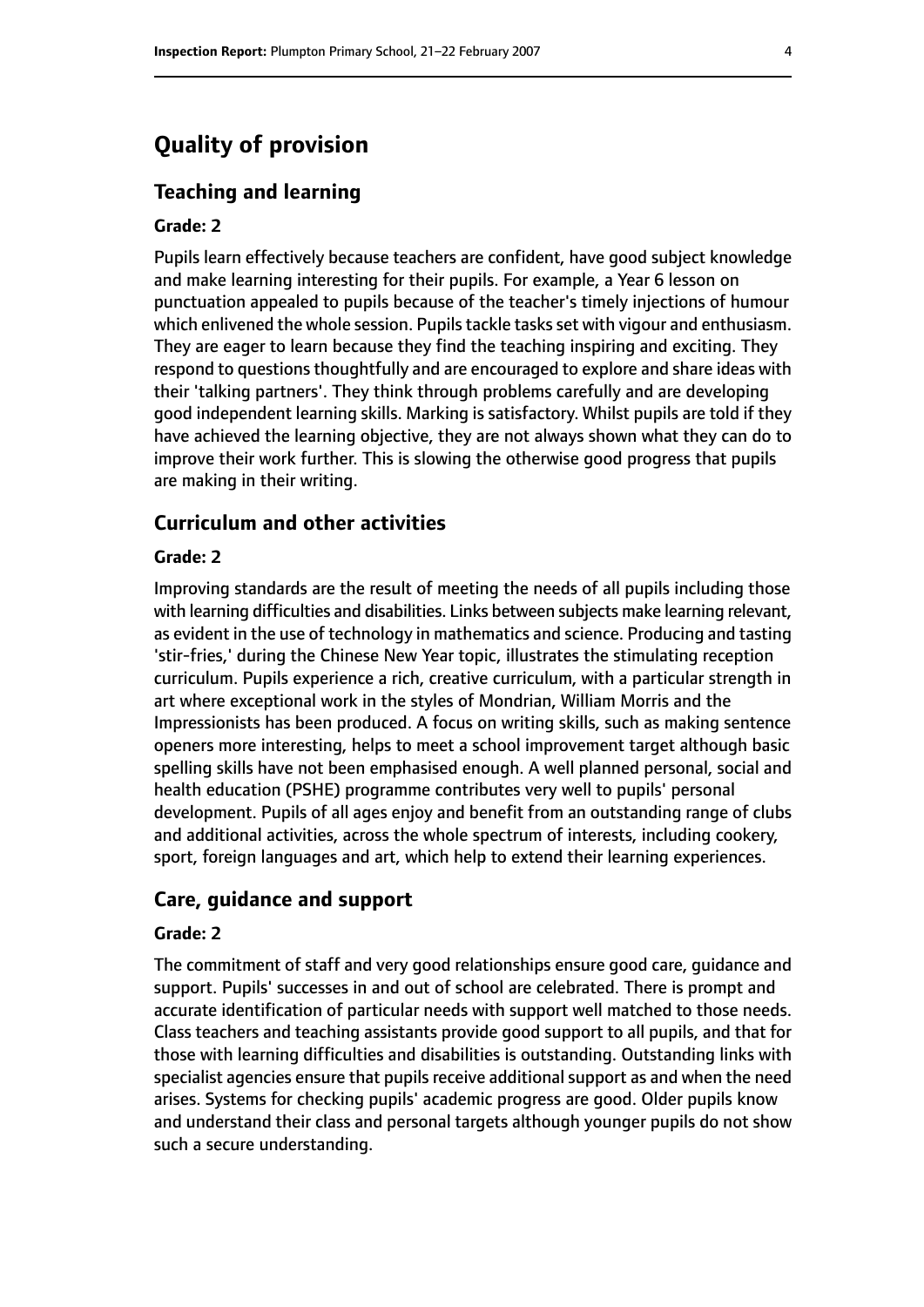# **Leadership and management**

#### **Grade: 2**

The school's good leadership and management are characterised by shared values and a clear vision for further improvement. Dedicated staff have responded energetically to the headteacher's high expectations and commitment to improved standards. A culture has been successfully established in which teachers share good practice and discuss teaching and learning in an atmosphere of mutual support. The monitoring and evaluation by senior staff have been effective in identifying areas for development, and improved outcomes for pupils have been secured. For example, pupils have made good progress in both writing and ICT skills. This shows there is a good capacity for further improvement across the curriculum. Curriculum teams now have an enhanced role they do not yet monitor their own subject areas; this means they do not have a complete overview of pupils' learning. The school improvement plan provides a very good basis for development. A committed team of governors, confidently led by the chair of governors, provide good support and challenge. The school hasthe confidence of the community it serves and parents are enthusiastic in their support of the school.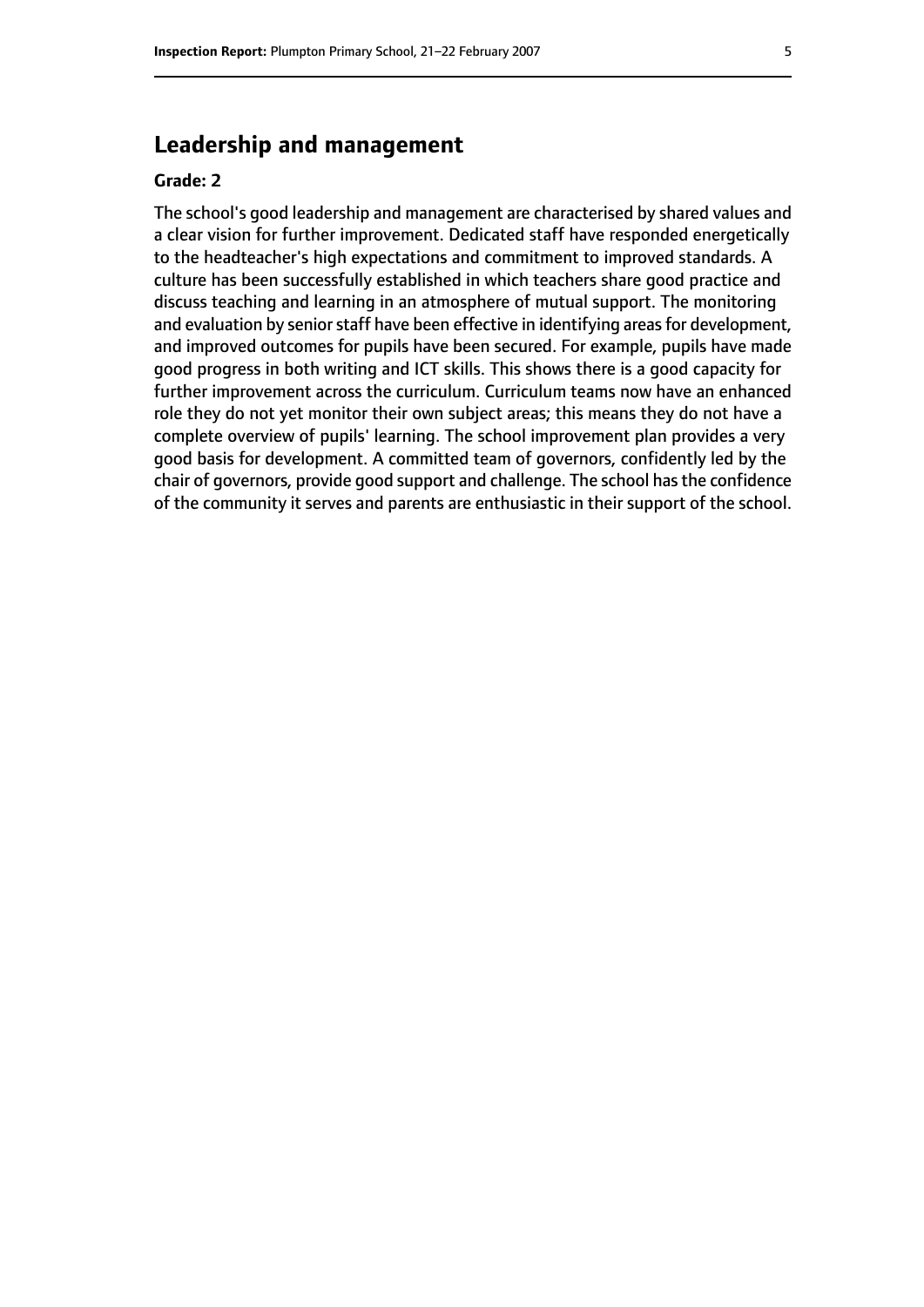**Any complaints about the inspection or the report should be made following the procedures set out inthe guidance 'Complaints about school inspection', whichis available from Ofsted's website: www.ofsted.gov.uk.**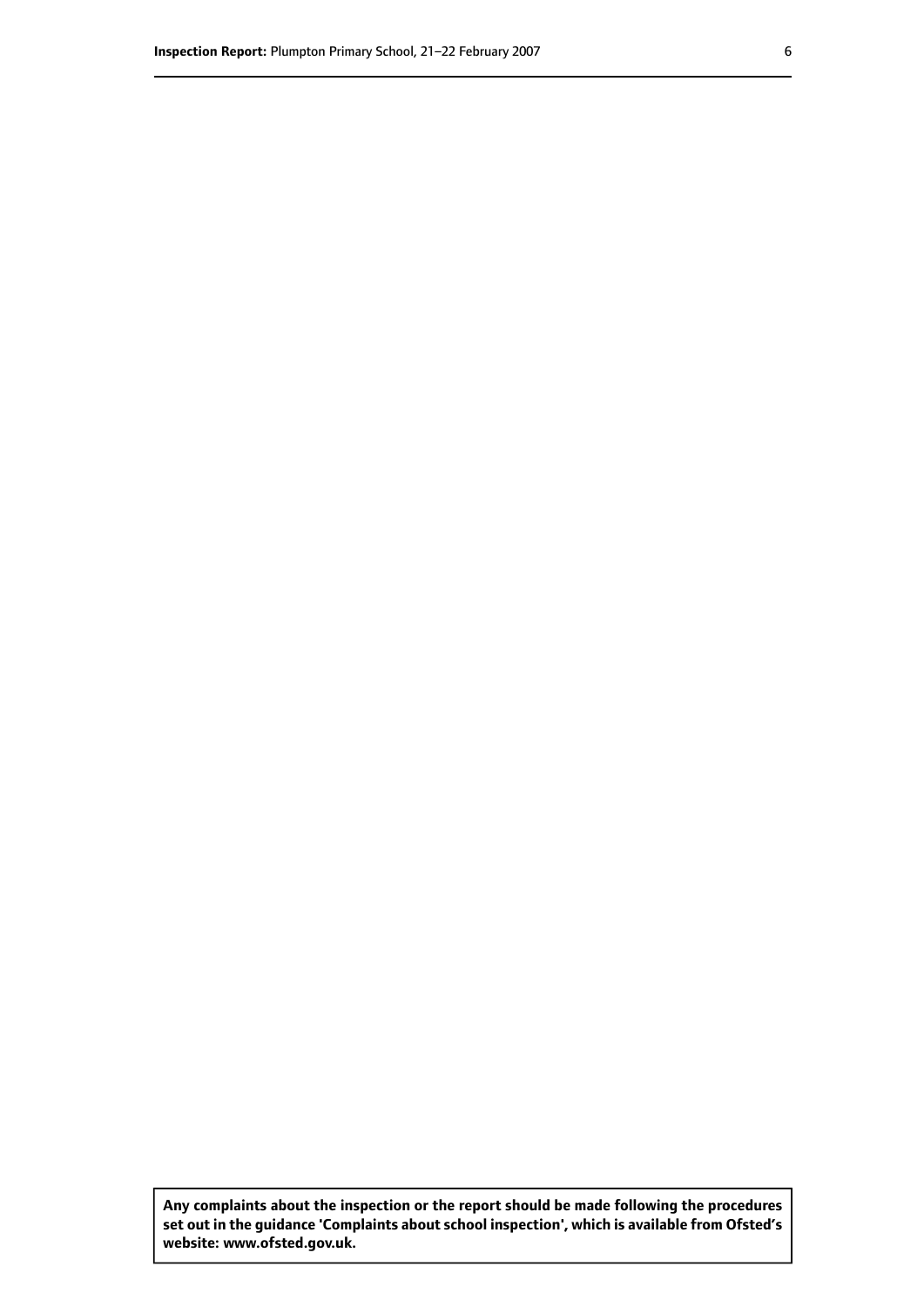# **Inspection judgements**

| Key to judgements: grade 1 is outstanding, grade 2 good, grade 3 satisfactory, and grade 4 | <b>School</b>  |
|--------------------------------------------------------------------------------------------|----------------|
| inadeauate                                                                                 | <b>Overall</b> |

# **Overall effectiveness**

| How effective, efficient and inclusive is the provision of education, integrated<br>care and any extended services in meeting the needs of learners? |     |
|------------------------------------------------------------------------------------------------------------------------------------------------------|-----|
| How well does the school work in partnership with others to promote learners'<br>well-being?                                                         |     |
| The quality and standards in the Foundation Stage                                                                                                    |     |
| The effectiveness of the school's self-evaluation                                                                                                    |     |
| The capacity to make any necessary improvements                                                                                                      |     |
| Effective steps have been taken to promote improvement since the last<br>inspection                                                                  | Yes |

# **Achievement and standards**

| How well do learners achieve?                                                                               |  |
|-------------------------------------------------------------------------------------------------------------|--|
| The standards <sup>1</sup> reached by learners                                                              |  |
| How well learners make progress, taking account of any significant variations between<br>groups of learners |  |
| How well learners with learning difficulties and disabilities make progress                                 |  |

# **Personal development and well-being**

| How good is the overall personal development and well-being of the<br>learners?                                  |  |
|------------------------------------------------------------------------------------------------------------------|--|
| The extent of learners' spiritual, moral, social and cultural development                                        |  |
| The behaviour of learners                                                                                        |  |
| The attendance of learners                                                                                       |  |
| How well learners enjoy their education                                                                          |  |
| The extent to which learners adopt safe practices                                                                |  |
| The extent to which learners adopt healthy lifestyles                                                            |  |
| The extent to which learners make a positive contribution to the community                                       |  |
| How well learners develop workplace and other skills that will contribute to<br>their future economic well-being |  |

# **The quality of provision**

| How effective are teaching and learning in meeting the full range of the<br>learners' needs?          |  |
|-------------------------------------------------------------------------------------------------------|--|
| How well do the curriculum and other activities meet the range of needs<br>and interests of learners? |  |
| How well are learners cared for, guided and supported?                                                |  |

 $^1$  Grade 1 - Exceptionally and consistently high; Grade 2 - Generally above average with none significantly below average; Grade 3 - Broadly average to below average; Grade 4 - Exceptionally low.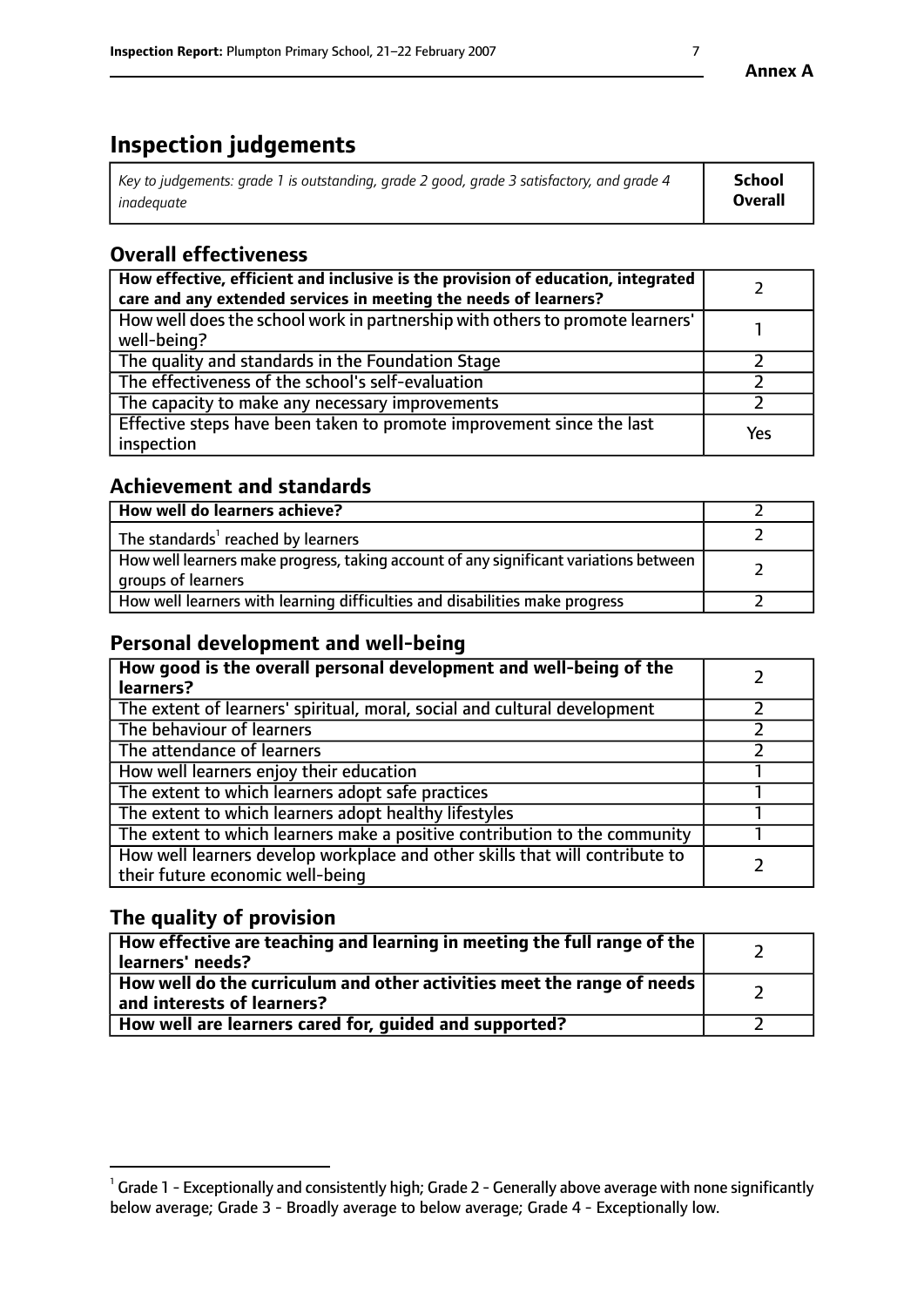# **Leadership and management**

| How effective are leadership and management in raising achievement<br>and supporting all learners?                                              |               |
|-------------------------------------------------------------------------------------------------------------------------------------------------|---------------|
| How effectively leaders and managers at all levels set clear direction leading<br>to improvement and promote high quality of care and education |               |
| How effectively performance is monitored, evaluated and improved to meet<br>challenging targets                                                 |               |
| How well equality of opportunity is promoted and discrimination tackled so<br>that all learners achieve as well as they can                     |               |
| How effectively and efficiently resources, including staff, are deployed to<br>achieve value for money                                          | $\mathcal{P}$ |
| The extent to which governors and other supervisory boards discharge their<br>responsibilities                                                  |               |
| Do procedures for safequarding learners meet current government<br>requirements?                                                                | Yes           |
| Does this school require special measures?                                                                                                      | No            |
| Does this school require a notice to improve?                                                                                                   | <b>No</b>     |